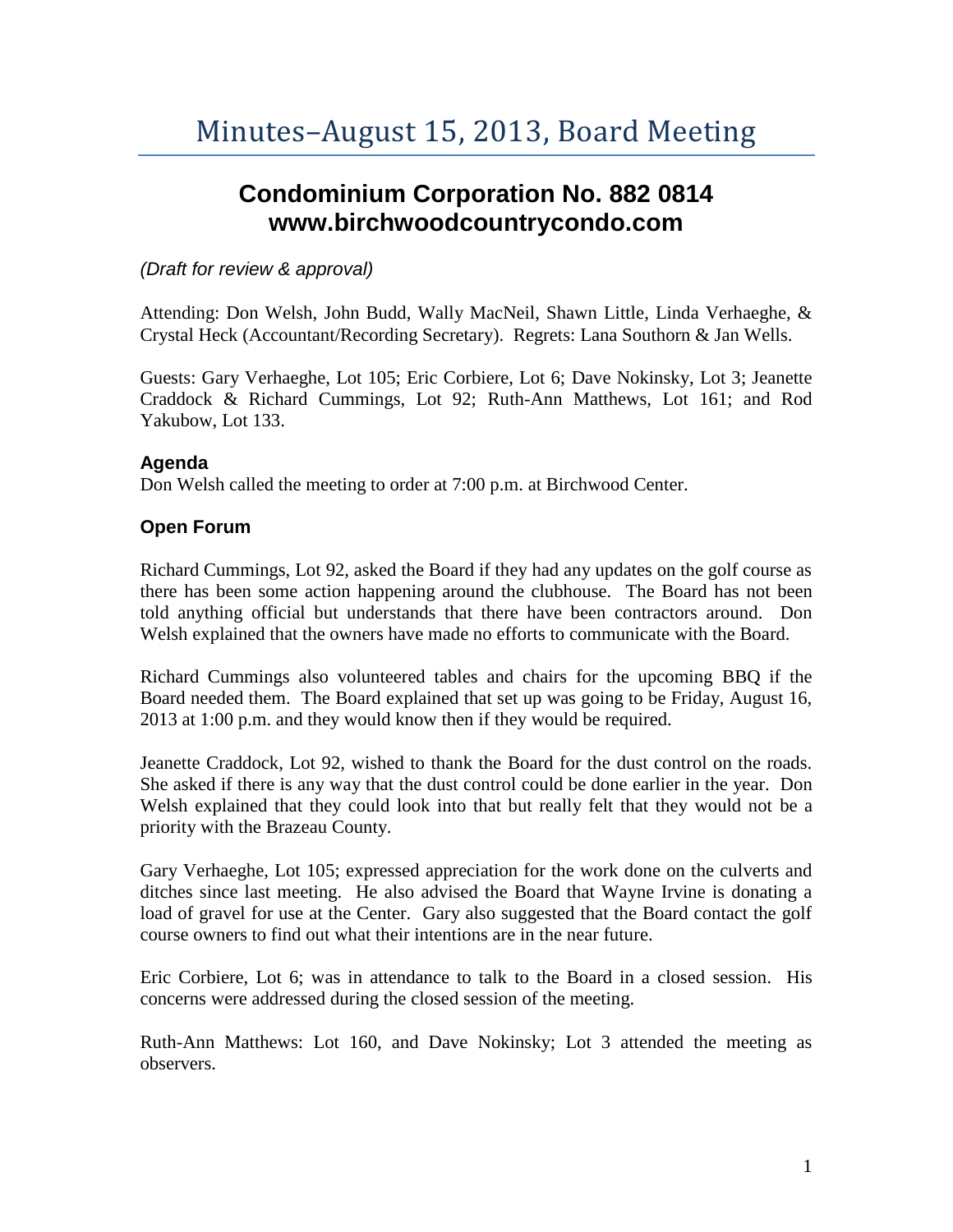Shawn Little, Lot 160, asked the Board if they would fund the registration costs for the playground group to set up a not for profit organization. The funding would be approximately \$100. This will be discussed in new business for the closed portion of the meeting.

Rod Yakubow, Lot 143, was here to provide his water report.

The open forum was completed at 7:20 p.m.

# **Board Portion of Meeting**

Don Welsh called the Board portion of the meeting to order at 7:25 p.m. Linda Verhaeghe moved that the July 18, 2013, meeting minutes be accepted as presented, seconded by Don Welsh, carried unanimously.

### **Water Report**

Rod Yakubow submitted his written report for June & July, 2013. There was nothing out of the ordinary with the water over the last two months. Rod Yakaubow brought in his files so that all reports would now be housed in the centre instead of duplication of records. The Board asked him about the reports and posting of results. This question was raised at our July meeting. There is a report that was completed in March that the Board could copy and post. A complete analysis is done once a year on a rotating basis of the wells (once every three years based on the three wells at Birchwood) Rod assured the Board to date all the water tests have complied with Alberta guidelines and we have been meeting protocol. Should there be a problem he would receive an immediate phone call and be required to do further testing.

The CC valve on Lot 35 has not been repaired as yet but is scheduled to be done soon.

### **Site services**

Larry Kuzio was absent due to illness but supplied Wally MacNeil with a verbal report. Larry Kuzio has been busy addressing the ditches/culverts addressed at last meeting. He has also been trimming trees and removing dead fall in the area.

### **Financial Report**

Crystal Heck handed in the latest accounts receivable report for period ending July 31, 2013 as well as the June income statement and balance sheet Crystal Heck noted that some of the delinquent accounts have been sending in payment. One of the lots has been sold and we had received payment to clear the account. Currently the lawyers have two other delinquent condo fee accounts and will get payment as soon as possible. Crystal Heck provided Jan Wells copies of the letters sent to owners regarding accounts. Linda Verhaeghe moved that the financial statements be accepted as presented, John Budd seconded the motion, carried unanimously.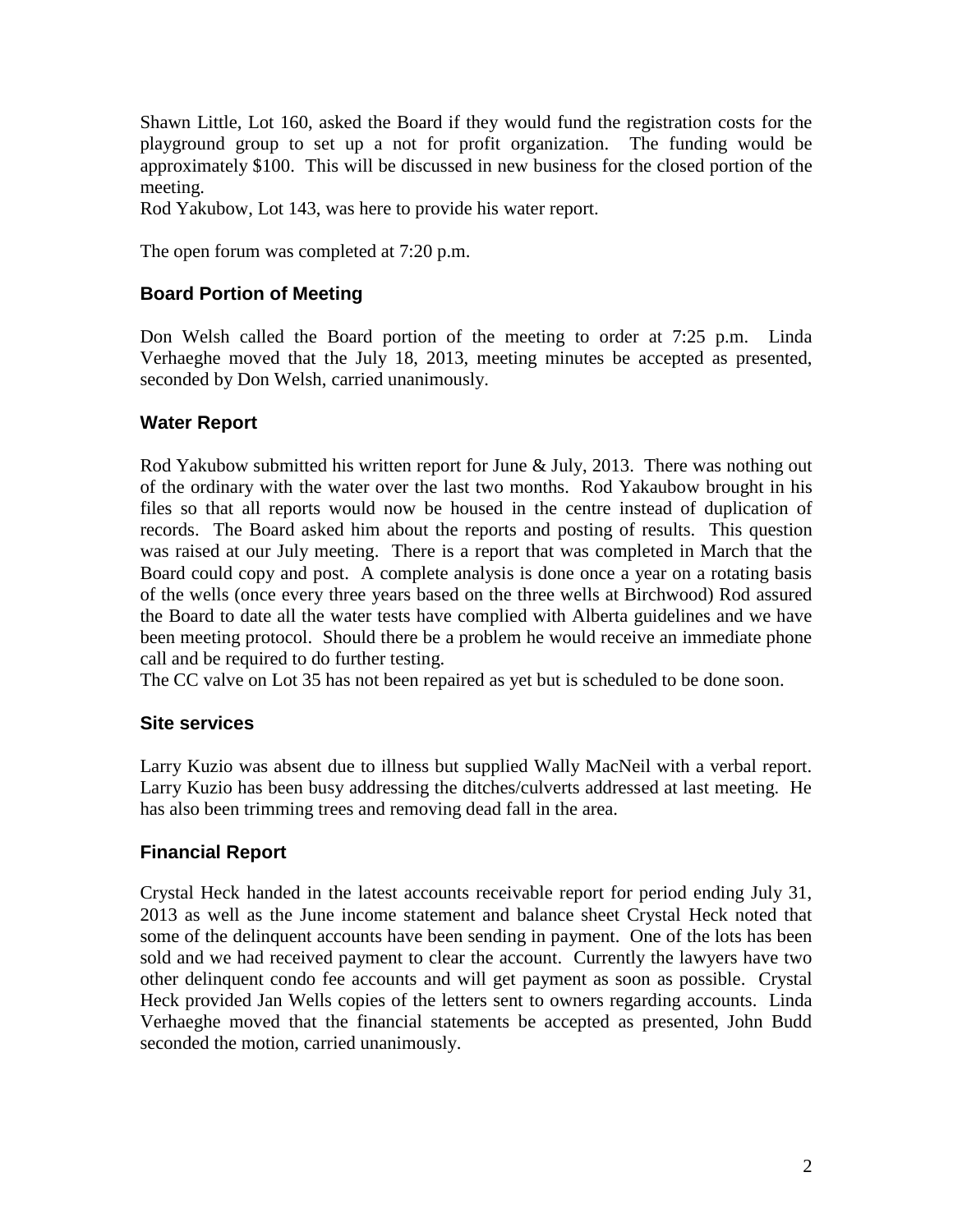## **Site/development Permits**

Development permits has been issued to Lot 105 for upgrading existing deck. Lot 101, There has not been any progress on the modular home in Lot 101. Wally MacNeil understands they are having issues with contractors. Lot 125 electrical box still needs to be replaced. There is currently one built that hasn't been installed as yet.

Shawn Little asked the Board to revisit the position of the security camera near the front gate. It has been suggested that another position may be more beneficial. He has volunteered equipment to move the shed from Neilson Park when he receives word from Jim Jansen and Tom MacLean.

## **President's Report**

Don Welsh has done some research on the extra cost to recycle and feels that it is not financially feasible to implement this especially with two convenient recycle stations at Lindale landfill and Drayton Valley.

## **Secretary's Report**

Linda Verhaeghe, Lana Southorn, and Jan Wells have been cleaning out file cabinets at the Birchwood centre.

## **Playground Report**

Shawn Little was pleased with the success of the July  $25<sup>th</sup>$  meeting when about twenty lot owners attended. A core committee was formed and has requested information from Dianna McQueen about the process of obtaining funding. Shawn told the Board there was a meeting scheduled for Thursday, August 22, 2013 at the Centre. Discussion was held regarding registration for a not for profit organization. The Board requested that once Shawn knows the cost of the registration to submit his request again. Currently, the playground committee is looking for a name and to come up with a list of Directors. One of the suggestions for a name was the Birchwood Community Enhancement. Lorrie Clark requested to see a copy of the playground report. Shawn Little will let her know that it is available at the Centre and to contact Jan Wells to arrange. Shawn advised the Board that the next playground meeting will be open to the entire community.

# **Old Business**

There were two loads of gravel placed at the Centre since the last meeting. Wally MacNeil has been in touch with the eaves trough contractor and is waiting for them to complete it. Trees have been cleared and the wood taken to Nielsen Park.